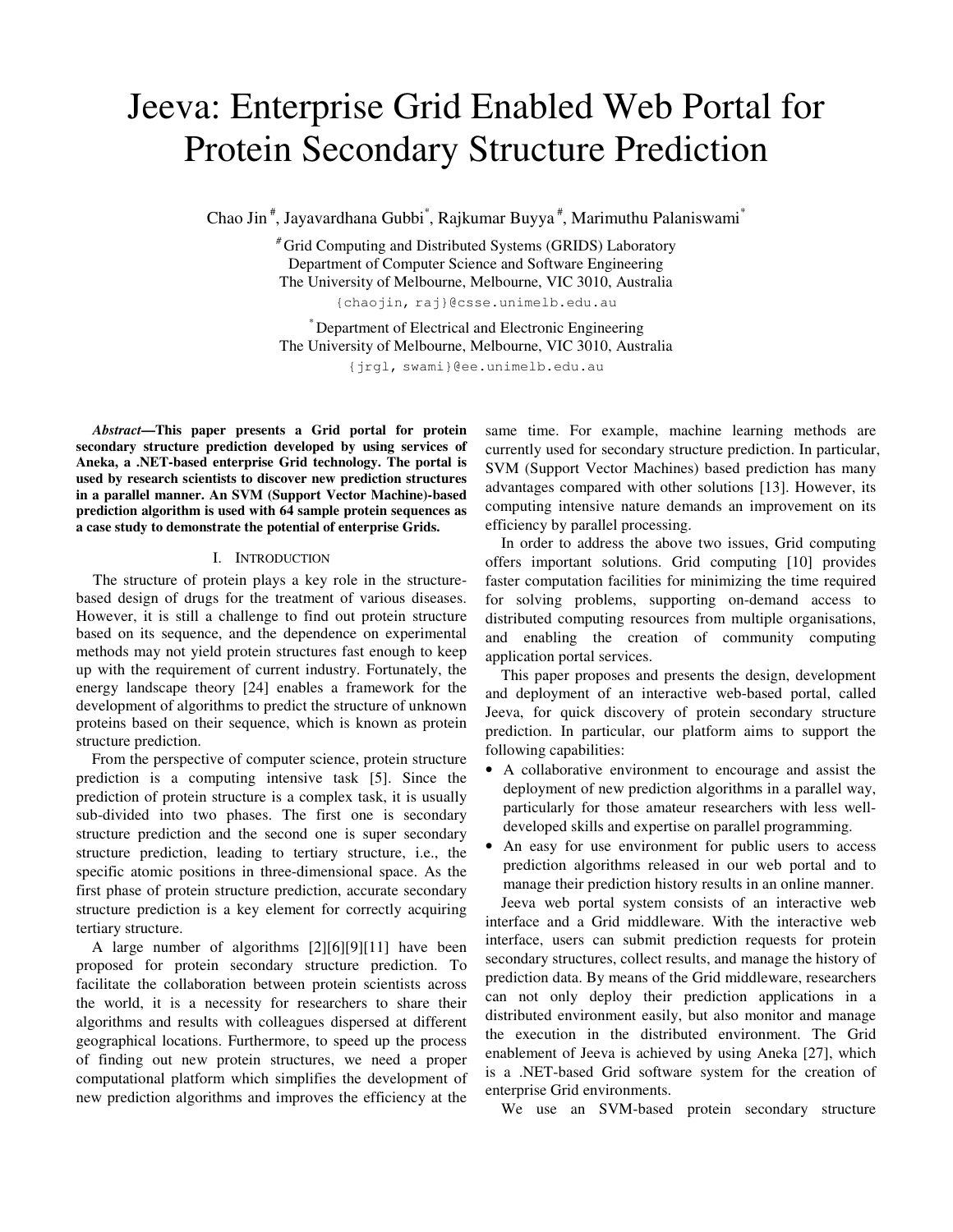prediction algorithm [13] as a case study to show the usage of Jeeva, and experiments to evaluate the performance and scalability of our platform.

The remainder of this paper is organized as follows. Section II provides a discussion on related work. Section III describes the background on SVM-based prediction. Section IV presents the architecture, design, and implementation of Jeeva. Section V shows the experimental evaluation of the system through the chosen SVM based prediction algorithm. Section VI concludes the paper with pointers to future work.

# II. RELATED WORK

Protein secondary structure prediction is based on the prediction of protein 1-D structure from the sequence of aminoacid residues in the target protein [3]. Several methods have been proposed to find out the secondary structure based on physico-chemical properties and homology. The most popular secondary structure prediction methods currently in use include [1], [7], [11], [16], [19]. A detailed review of secondary structure algorithms until the year 2000 can be found in [1].

Recently, some significant work has been done on secondary structure prediction using Support Vector Machines. Hua and Sun [22] used SVMs and profiles of the multiple alignments from HSSP database as features and reported a  $Q_3$ score as 73.5% on the CB513 dataset [11]. In 2003, Ward [15] reported 77% with PSI-BLAST [21] profiles on a small set of proteins. In the same year Kim and Park [9] reported an accuracy of 76.6% on the CB513 dataset using PSI-BLAST Position Specific Scoring Matrix (PSSM). Nguyen and Rajapakse [17][18] explored several multi-class recognition schemes and reported a highest accuracy of 72.8% on RS126 dataset using a two stage SVM. Guo [14] used a dual layered SVM with profiles and reported a highest accuracy of 75.2% on the CB513 dataset. More recently, Hu [8] reported the highest accuracy of 78.8% on a RS126 dataset using a novel encoding scheme.

A few of the above methods are made available in web servers for online access and utilization. As far as the authors are aware, none of the secondary structure prediction systems based on SVM is available through the web service technology. A few other servers supporting homology modeling, neural networks and hidden markov models, include PHD [2], PROF-King [19], PSIPred [7], JPred [11], SAMT99-Sec [16], and SCRATCH [12]. The SCRATCH web server uses a SVM for disulphide bridge prediction and a recursive neural network for secondary structure prediction.

Predictor@Home [20] is using contributory resources for predicting the tertiary structure of proteins over the BOINC [6] platform. However, their secondary prediction algorithm runs locally in a sequential manner.

#### III. BACKGROUND ON SVM-BASED PREDICTION

An SVM based secondary structure prediction algorithm is

used in [13]. Briefly, this method investigates the effect of the physico-chemical and statistical properties on protein secondary structure prediction along with evolutionary information in the form of position specific scoring matrix (PSSM). SVMs [26] are usually employed for classification and the outputs of SVM are converted to posterior probabilities for multi-class classification. For the web enabled system, we use the Chou-Fasman parameters and physico-chemical parameters along with evolutionary information in the form of position specific scoring matrix (PSSM) as features. The SVM implementation used in Jeeva is SVMLight [25].

It is well known that testing new input data by using SVM is relatively slow compared to other machine learning approaches. In case of protein structure prediction, the problem becomes more complex as the training size of the data is very large, i.e. in the order of tens of thousands. For multi-class classification in secondary structure prediction, many SVMs are required. In our case, for three class classification, six SVM models are required. This considerably increases the computational complexity. As each of these classifiers is independent of each other, it is obvious that parallelizing them has profound effects in the final time taken for predicting the secondary structure. In our current web enabled system, each classifier is taken as an independent task supported by the task programming model in Aneka.



Fig. 1 Flow chart of The SVM based Prediction Algorithm.

**Fig. 1** illustrates the flow chart of the SVM based algorithm. There are 3 phases: initial, classification and final prediction phases. During the initial phase, the algorithm reads a protein sequence, submits it to PSI-BLAST [21] to obtain the PSSM features and finally generates feature vector for classification.

A new dataset from CATH [4] (version 2.6.0) is created. This set has been used to train the system for all predictions<sup>1</sup>. At the first stage of dataset preparation, proteins with sequence length greater than 40 and resolution of at least 2 Ang are selected. We use UniqueProt [23] with an HSSPvalue of 0 to eliminate identical sequences. Out of 10,000 proteins, 504 proteins which have the sequence identity of less than 15% are retained. There are 97,593 residues with the

-

<sup>1</sup> http://www.ee.unimelb.edu.au/ISSNIP/bioinf/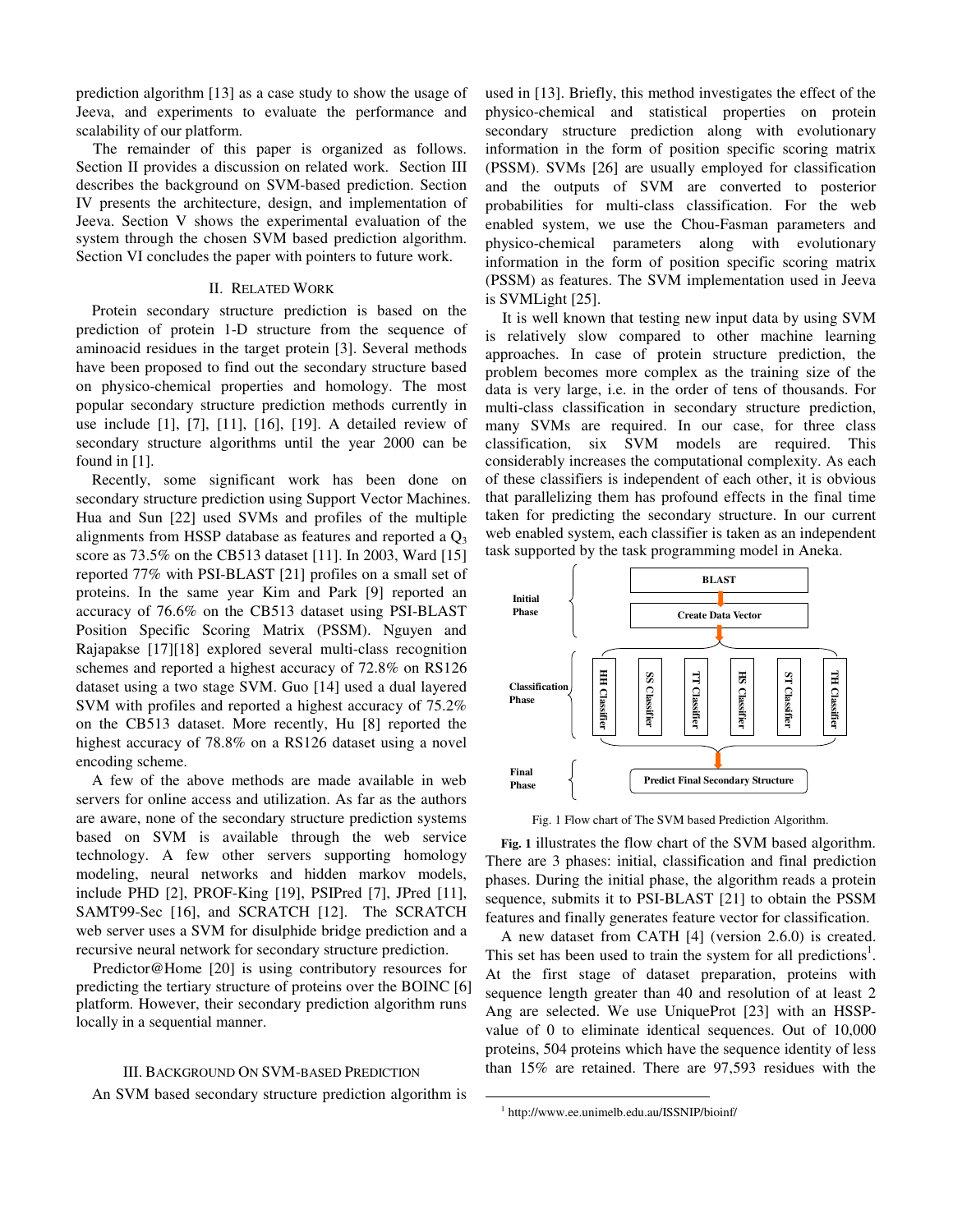average sequence length of 194.

The classification phase is performed by six classifiers: HH, SS, TT, HS, ST and TH. Generally, the prediction of secondary structure is a three class (H, E, C) pattern recognition problem. The SVM method proposed in Gubbi et. al. [13] uses six classifiers which include three one vs one classifiers (H/E, E/C, C/H) and three one vs rest classifiers (H/~H, E/~E, C/~C). Multi-class classification is performed by combining the outputs of the six binary classifiers. Each of the six classifiers will read the data vector from the initial phase and generate corresponding classification result. Finally, the prediction result will be based on all of these six classification results in the final phase.

## IV.ARCHITECTURE AND DESIGN

This section presents the architecture of Jeeva, including the design of a web portal over the Aneka platform and its support for an SVM based prediction algorithm. We will briefly discuss background Aneka technology and its task programming model whose services are utilized in the realization of Jeeva portal.

# *A. Aneka and Task Model*

Aneka is a .NET-based enterprise Grid software platform, which allows the creation of enterprise Grid environments. Each Aneka node consists of a configurable container hosting several mandatory services and other optional services. The mandatory services provide the basic capabilities required in a distributed system, such as communications between Aneka nodes, security, and membership. Optional services can be installed to support the implementation of different programming models in Grid environments. For most programming models in Grid environments, their runtime system consists of a scheduler and many executors across distributed resources. For each model, its scheduler and executor are implemented as optional services in an Aneka container.



Fig. 2 Architecture of Aneka with Task Components.

Currently, Aneka supports the following programming models: thread model, task model, and MPI model. Thread and task models are used for independent tasks. In Jeeva, we choose task model to support the SVM-based algorithm.

Fig. 2 illustrates a configuration of Aneka deployment scenario for executing the task model. This is a representative setting of Aneka. One node is configured with a Task Scheduler component, while the other nodes are configured with Task Executor components. Basic service components, such as communication and security components are installed with every Aneka node for handling secure communications between them. A Membership service is typically hosted on the same Aneka node with the Scheduler component, which can query the Membership component for available Aneka nodes with Task Executor components.

By using this programming model, we can easily parallelize the SVM-based algorithm. A task is a single unit of work processed in a node, and is independent of other tasks executed on the same or on the other nodes at the same time. It is atomic, in the sense that it either executes successfully or fails.

During execution, a task (including its dependency for execution) is represented by an object, which can be serialized and submitted by the client to the scheduler. The task scheduler is always waiting for request messages such as task submission, query, and abort. Once a task submission is received by the scheduler, it is first queued and the scheduler thread picks up the queued tasks and maps them to available resources based on the configurable scheduling policy. Furthermore, the task scheduler keeps track of the queued and running tasks.

The task executor waits for task assignments from the scheduler. When the executor receives a task, it first unpacks the task object and its dependencies, creates a separate security context for the task, and then starts running the task. Once the execution of a task is finished, the executor sends the results back to the scheduler.





To support the SVM-based algorithm in a parallel manner, we first subdivide the prediction process into multiple interdependent tasks. Fig. 3 shows the DAG (Directed Acyclic Graph) representation of the SVM-based algorithm. BLAST and Create Vector in the initial phase are represented by task *A* and *B* respectively. Tasks *C* to *H* represent 6 classifiers in the classification phase, while task *I* represents the final prediction phase. For each prediction job, the task client sends tasks from *A* to *I* to the task scheduler according to their dependency order. Within one job, tasks from *C* to *H* are totally independent and can be executed at the same time on different Aneka nodes. Furthermore, as the web portal is publicly shared, it may receive many prediction requests at the same time. For different requests, each task in one job is independent of the tasks in another job and they can be executed simultaneously.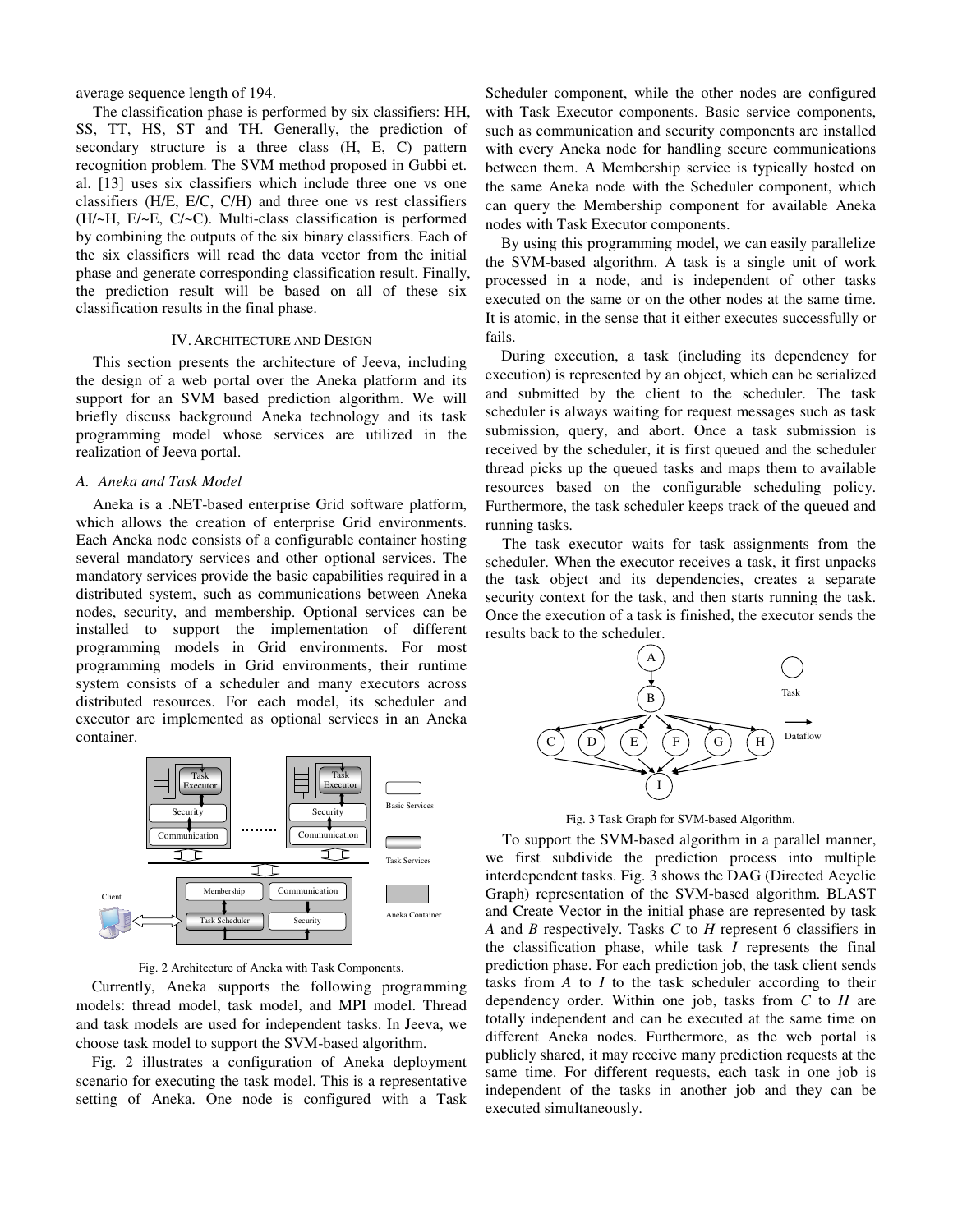# *B. Design of Web Portal*

With the support of Aneka and its task model, we implemented task graph shown in Fig. 3 and developed a Web access interface. As illustrated in Fig. 4, our web portal system consists of two layers; namely web server layer and Aneka Grid layer. The web server layer is responsible for a) accepting protein secondary structure prediction requests from users; b) submitting prediction requests to Aneka Enterprise Grid for prediction and collecting prediction results; c) acknowledging prediction results to users, keeping prediction results in the database, and supporting online visualization in response to the queries of users. Aneka Grid layer supports its computing resources for prediction by means of a scalable and fault tolerant scheduling mechanism.

In the web server layer, we have one server machine which hosts an IIS (Internet Information Services) to provide portal services and an instance of task client for submitting task requests to Aneka Grid. Both input sets and the results need to be maintained in persistent storage so that users can retrieve results at later time. We have achieved this by recording all transactions in the database.



#### Fig. 4 Architecture of Jeeva.

The web portal accepts prediction requests from both anonymous and registered users. We provide an authentication service for registered users and keep the privacy of their results. For both anonymous and registered users, we keep their requests and results persistently in the database and provide a query service so that they can access their results online at any time. Additionally, the portal service also provides a management interface for the administrators, through which they can monitor the Aneka system and manage the information of users and prediction results in the database.

The task client in the web server layer works as a bridge between prediction requests and the Aneka computing

services. The web interface first puts every prediction request into the database, and the task client frequently checks the database for new requests. Every time a new request is found, the task client generates a new job for the request and submits its tasks to Aneka according to the precedence order. For the task whose dependency consists of a large data set with infrequent changes, such as BLAST with the *nr* database which require about 2GB disk space, we deploy it on each Aneka node prior to its execution. During task submission, rather than sending the task with its large set of dependency to the task scheduler every time, we just send a request to execute BLAST. Similarly, what the executor receives from the scheduler is also an execution request, through which the executor invokes BLAST to execute locally. For other tasks, which may have frequent changes with small size of input data and dependency, such as each classifier, we serialize its content with its dependency modules and input data into one package and send it to the task scheduler.

The Aneka scheduler accepts task submissions and then maps them to the available Aneka nodes featuring the Task Executor component through a load balancing policy. Currently, the scheduler adopts a retry policy to handle failures. If one task fails due to physical machine failures, it will be rescheduled to other Aneka nodes. This process repeats until the task execution is completed successfully. Please refer to [27] for load balancing and failure handling policies in details.

### *C. Implementation of Web Portal*

The web portal of Jeeva is implemented over ASP.NET platform and the task client is implemented with C# language over .NET framework.

Fig. 5 presents the interface for registered users to submit prediction requests. The prediction results are sent to the users through email. Furthermore, users can also browse their prediction history online. Fig. 6 illustrates one example prediction result through online browsing.



# Fig. 5 Submit Prediction Request.

Detailed records of users and prediction results are stored in a SQL server. To enable easy discovery of bugs during the development, we keep a log for recording the error information of each task for every prediction job. The log is a text file in the file system of web server layer.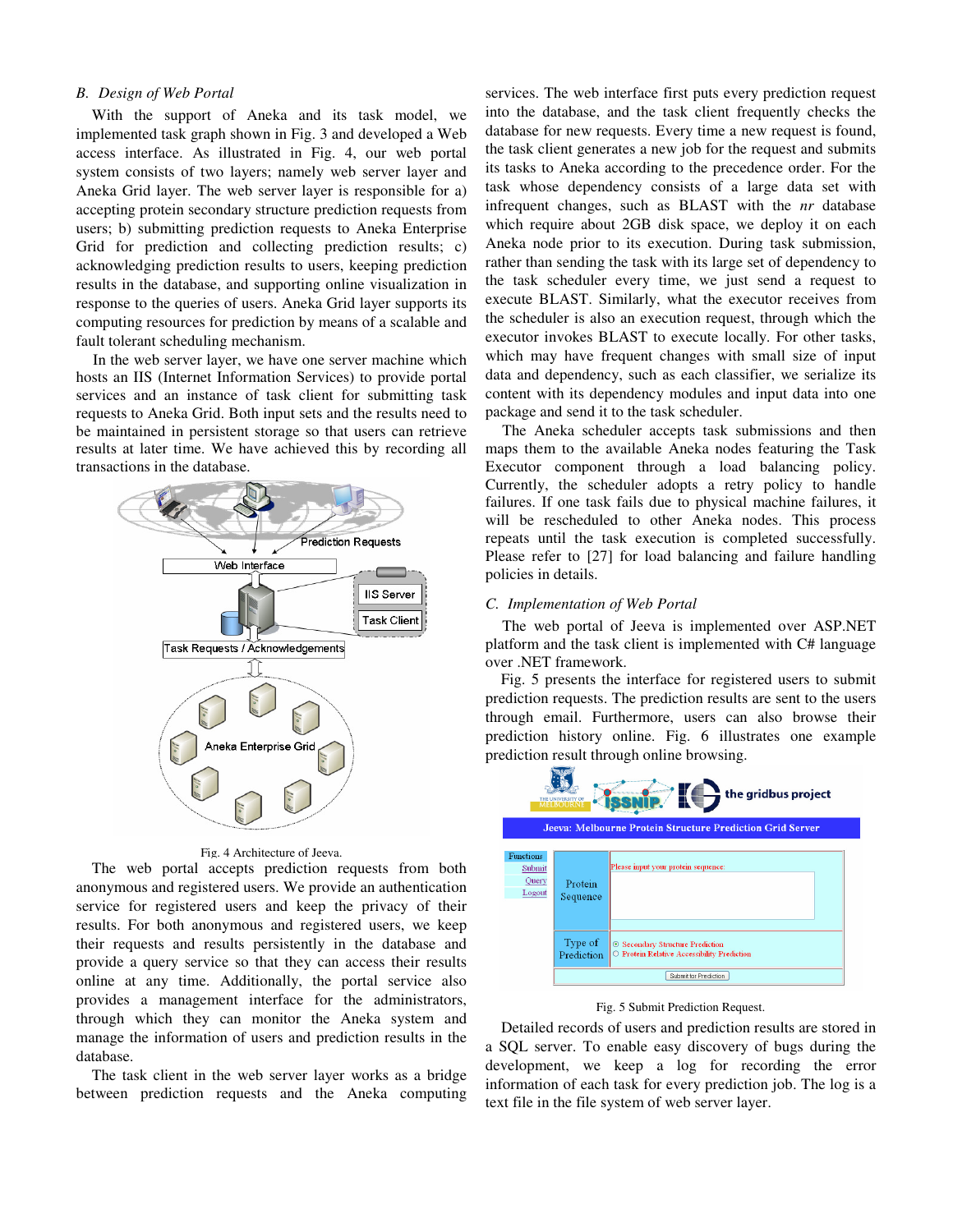The administrators can monitor the status of the Aneka system with an Aneka web console, including the configuration of each Aneka node and the runtime performance statistics. As illustrated in Fig. 7, the detailed information of each machine is displayed when the mouse pointer moves over the icon.

| 8 to 3 state conversion followed is:<br>$VH - H$ . G. $t = E - E$ . B: $E = C - A$ ll others |
|----------------------------------------------------------------------------------------------|
| MLTYGA PFNF PRWIDEHAHL LKPPVGNROV WODSDFIVTV VGGPNHRTDY                                      |
|                                                                                              |
| HDD PLEEFFY OLRGNAYLNL WVDGRRERAD LKEGDIFLLP PHVRHSPORP                                      |
| <b>The Common Common</b>                                                                     |
| EAGSACLVIE RORPAGMLDG FEWYCDACGH LVHRVEVOLK SIVTDLPPLF                                       |
| $M = M + M$                                                                                  |
| ESFYASEDKR RCPHCGQVHP GRAA<br>ннннесннне сесессессе сесе                                     |
| $\Lambda \Lambda \Lambda \Lambda \Lambda - \Lambda \Lambda \Lambda -$                        |

Fig. 6 Prediction Result.

Fig. 8 illustrates the performance statistics panel in the Aneka web console. The top panel displays the aggregated resource usage in the system, while the bottom panel displays the statistics on the tasks queues, including the waiting queue, running queue and finish queue.



Fig. 7 System Monitor of Aneka Web Console.



Fig. 8 Performance statistic of Aneka System.

The Aneka web console is implemented with Ajax. Every time when there are updates of the system status, an event is transferred through Ajax to the web console which displays the updated system status.

# V. PERFORMANCE EVALUATION

This section evaluates the performance of the backend runtime system of Jeeva. The experiments show the speedup of the SVM-based prediction algorithm deployed in Jeeva for single prediction job and the scalability of Jeeva system under multiple jobs submission. During the experiments, the Aneka system with task model for the protein secondary structure prediction was set in an enterprise Grid consisting of 37 nodes drawn from three student laboratories in the University of Melbourne. During testing, one machine worked in the web server layer hosting an IIS server and a task client. Other machines comprised Aneka system with one as a scheduler and the others as executors. Each machine has a single Pentium 4 processor, 500MB of memory, 160GB IDE disk, 1 Gbps Ethernet and runs Windows XP.



Fig. 9 Prediction Cost on Protein Sequences.

We conducted the experiments with the SVM-based prediction algorithm on the EVA dataset. The result gives an average  $Q_3$  accuracy of 74.5% and ranks in top five protein structure prediction methods [13].

First, let us show the importance of parallelizing the classification phase for the SVM-based algorithm. Fig. 9 illustrates the performance of three phases of the SVM-based prediction for 7 protein sequences with different lengths. We can see that the time consumed by the classification phase dominates the time of whole prediction; the classification phase consumes 52.9% to 82.5% of the time of the whole SVM-based prediction. This phenomenon is more serious for protein sequences with a small length. Hence it is necessary to improve the efficiency of the classification phase.

We executed the parallelized SVM-based prediction algorithm for 4 protein sequences through the task model in Aneka with different numbers of executors. Fig. 10 illustrates the performance speedup. In the experiment, the lengths of 4 sample protein sequences are respectively 50, 100, 174 and 417. From the figure it is evident that the classification phase,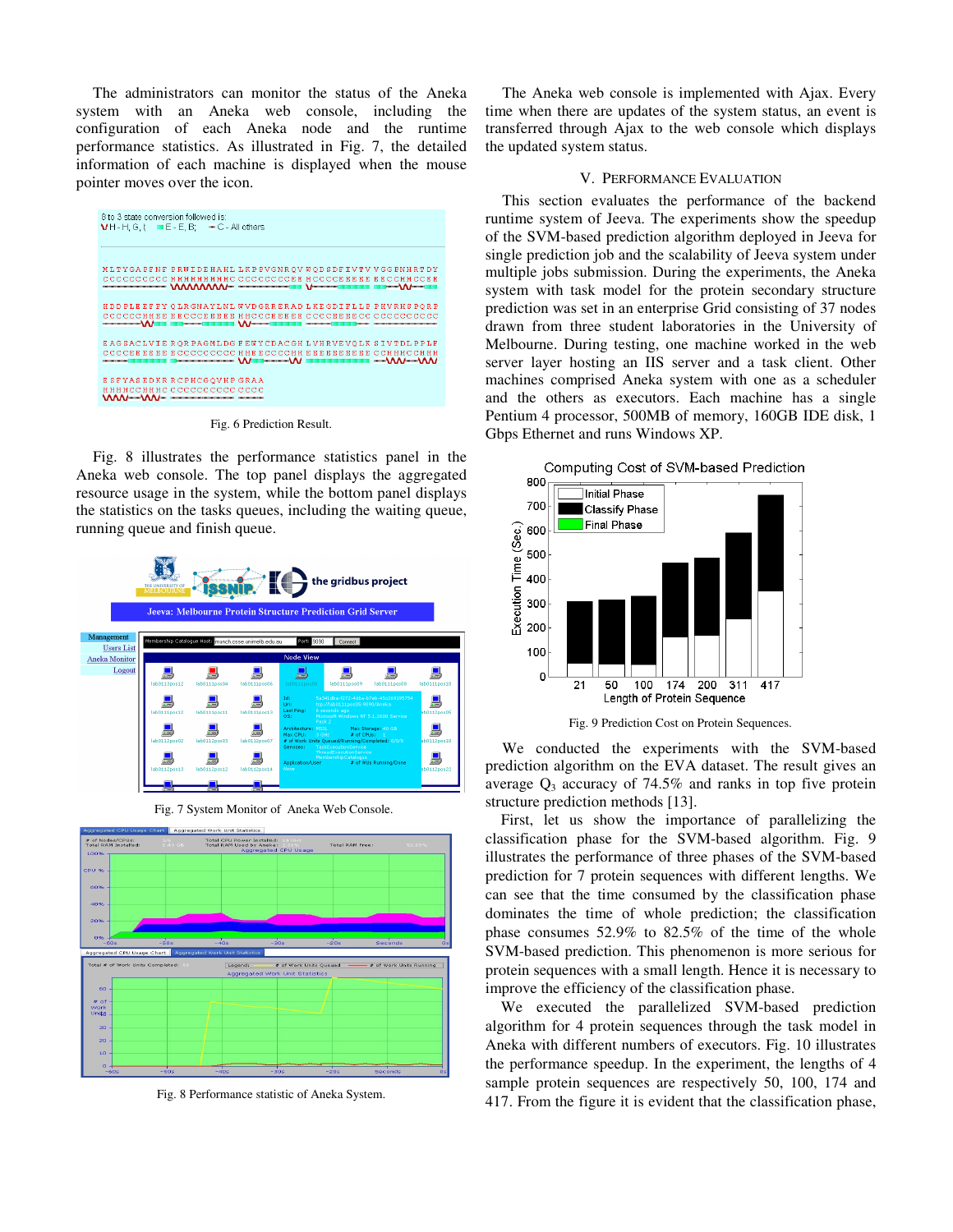which dominates the sequential execution time, decreases in the parallel version as the number of executors increases. With six Aneka executors, the execution time of the whole prediction algorithm is reduced by 65%~42%.



Fig. 10 Computing Cost of Parallel SVM-based Prediction Algorithm.

In the scalability experiment, we used 64 sample protein sequences. All of the 64 sequences were sent to the task client. After the task client received each sequence of prediction request, it created one job for it. Eventually there were 64 jobs created and sent to the Aneka scheduler. As illustrated in Fig. 11, the backend computing system of Jeeva is scalable with respect to the number of executors. Through 36 executors, the prediction on 64 samples was finished within 20 minutes.



Fig. 11: Application execution time.

This section presents the architecture of Jeeva, including the design of a web portal over the Aneka platform and its support for an SVM based prediction algorithm. We will briefly discuss background Aneka technology and its task programming model whose services are utilized in the realization of Jeeva portal.

## VI.SUMMARY AND CONCLUSIONS

This paper presents Jeeva, a web portal for the protein secondary structure prediction, which is enabled by the Aneka platform. With the support of Aneka, an SVM-based prediction algorithm has been deployed in a parallel manner. The portal of Jeeva provides a convenient and flexible interface for both registered and anonymous users. Furthermore, administrators can also manage the history of prediction results through the web portal and monitor the running status of the Aneka system. The experiments were conducted to evaluate the speedup of the prediction algorithm and the scalability of Jeeva. We are working towards making the Jeeva portal for regular community use.

#### ACKNOWLEDGMENT

This work is partially supported by research grants from the Australian Research Council (ARC) and Australian Department of Innovation, Industry, Science and Research (DIISR). We thank Christian Vecchiola, Mustafizur Ranhman, and Charity Laplap for their comments on improving the quality of the paper. We thank Alan Yim for his contribution to the development of Aneka monitoring web console.

# **REFERENCES**

- [1] B. Rost, *Review: Protein Secondary Structure Prediction Continues to Rise*, Journal of Structural Biology,134, 204-218, 2001.
- [2] B. Rost, *PHD: predicting one-dimensional protein structure by profile based neural networks*, Methods in Enzymology, 266, 525-539, 1996.
- [3] B. Rost, *Protein Structure Prediction in 1D, 2D and 3D*, The Encyclopaedia of Computational Chemistry, 3, 2242- 2255, 1998.
- [4] C. A.Orengo, A. D.Michie, S.Jones, D. T.Jones, M. B.Swindells, and J. M.Thornton, *CATH- A Hierarchic Classification of Protein Domain Structures*, Structure, 5- 8, 1093-1108, 1997.
- [5] C. A.Voigt, D. B. Gorden, and S.L. Mayo, *Trading Accuracy for Speed: A Quantitative Comparison of Search Algorithms in Protein Sequence Design*, Journal of Molecular Biology, 299: 789-803.
- [6] D. P. Anderson1 and G. Fedak, *The Computational and Storage Potential of Volunteer Computing*, Proceeding of the 6th IEEE International Symposium on Cluster Computing and the Grid, 2006.
- [7] D. T. Jones, *Protein secondary structure prediction based on position-specific scoring matrices*, Journal of Molecular Biology, 292, 195-202, 1999.
- [8] H. J.Hu, Y.Pan, R.Harrison, and P. C.Tai, I*mproved Protein Secondary Structure Prediction Using Support Vector Machine with a New Encoding Scheme and an Advanced Tertiary Classifier*, IEEE Transaction on Nanobioscience, 3(4), 265-271, 2004.
- [9] H. Kim, and H. Park, *Protein Secondary Structure prediction based on an improved support vector machines approach*, Protein Engineering, 16(8), 553-560, 2003.